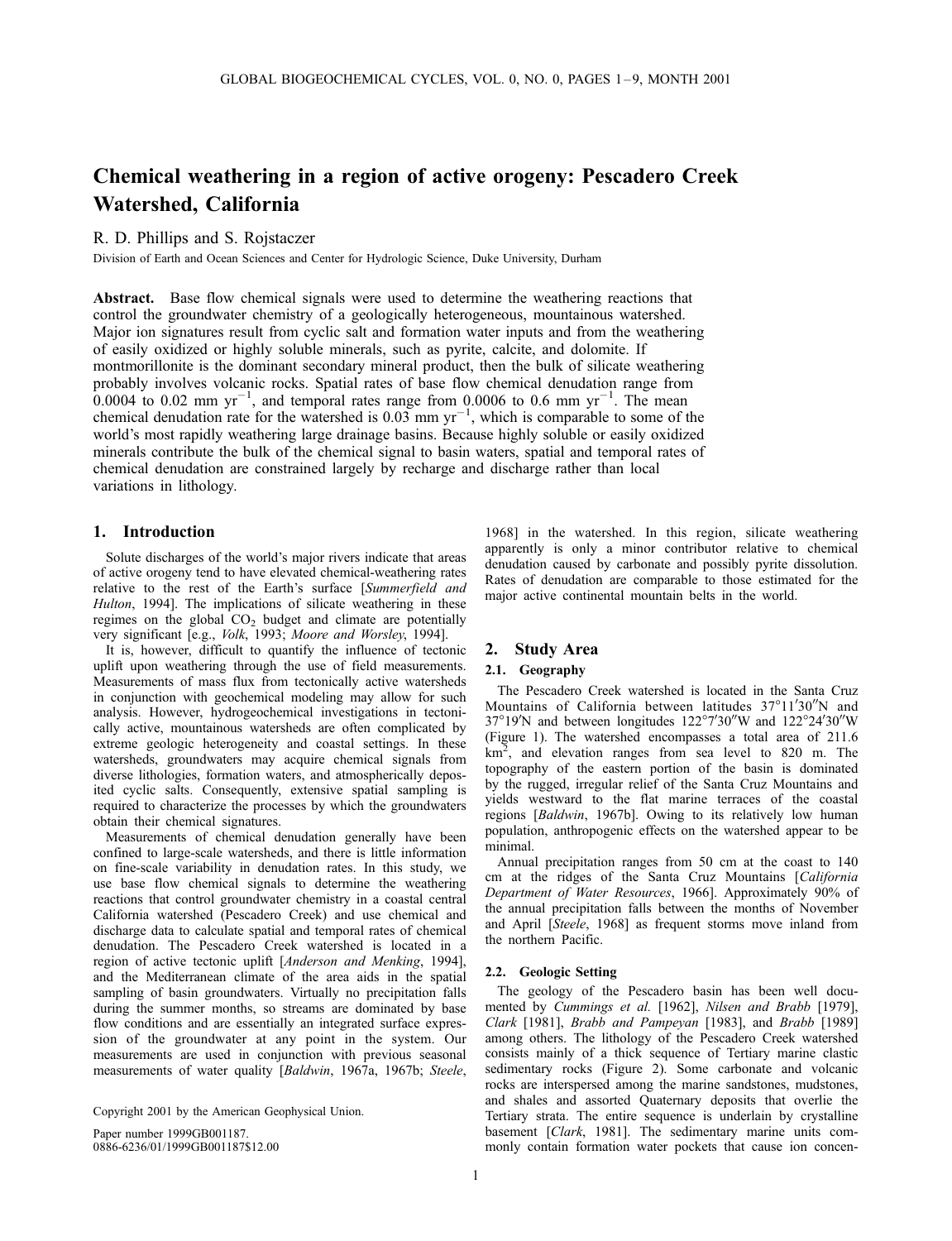

Figure 1. Location and geologic setting of the Pescadero Creek watershed (adapted from Nilsen and Brabb [1979]).

tration to increase with depth, especially in the lower Tertiary units such as the Butano Sandstone and the San Lorenzo Formation [Johnson, 1980]. Formation water persists in the system because it tends to stagnate in synclinal axes where it cannot be flushed by fresh groundwater [Akers and Jackson, 1977].

Because of the complex geology, it is difficult, if not impossible, to quantify mineralogy on a basin-wide scale. Common primary silicate minerals include quartz, micas, and potassium, sodium, and calcium felspars. Dolomite, calcite, gypsum, anhydrite, halite, and pyrite are also common [Clark, 1981].

Uplift rates of marine terraces in the Santa Cruz Mountains are estimated to be 0.9-1.6 mm/yr [Anderson and Menking, 1994]. The Pescadero basin is cut by a number of active faults, including the north-south trending San Gregorio fault in the western part of the basin and the east-west trending Butano fault in the eastern part of the basin.

# 3. Methods

### 3.1. Field Methods

Field samples and measurements were taken in June and July of 1992 and 1993. Base flow samples were collected for analysis of major chemical constituents and were filtered through 0.45 mm Gelman Supor-450 membrane filters into polyethylene bottles. Filters were flushed with 300 mL of sample water before each sample was bottled. Samples to be analyzed for cations were acidified to a pH of 2 using concentrated nitric acid, and samples to be analyzed for anions and silica were left unacidified. At each sample location (Figure 3), measurements of temperature, pH, specific conductivity, and salinity were taken directly from stream waters. Discharge was also measured at each sample location, using a current meter and calibrated rod. However, given the difficulty of measuring the low discharge of the rocky-channeled streams, the discharge data are assumed to be accurate within only 10%.

#### 3.2. Laboratory Methods

Water samples collected in the field, as well as stream and well samples collected in the summer of 1992, were subsequently analyzed for major chemical constituents. Major cations were determined by DCP spectrometry, and major anions were determined by ion chromatography. Carbonate alkalinity was determined by titration and Gran evaluation as described by Gieskes and Rogers [1973]. Silica concentrations were determined colorimetrically using a Gilford spectrophotometer.

The 1992 base flow samples had a mean charge balance error of  $-0.9\%$  with a standard deviation of 4.6%, and the 1993 base flow samples had a mean charge balance error of 1.5% with a standard deviation of 3.8% (Table 1). Analytic precision was better than 5% in the determination of all chemical constituents.

### 3.3. Cyclic Salt Corrections

The importance of atmospheric deposition to river-dissolved load has been documented in numerous studies, including investigations in the Pescadero basin by Baldwin [1967b] and Steele [1968]. Steele [1968] collected and analyzed bulk precipitation during the rainy season of  $1966 - 1967$  and estimated that atmospheric wet deposition accounted for  $25%$  of the Cl<sup>-</sup> transported by Pescadero Creek at the United States Geological Survey (USGS) gauging station. However, this estimate ignored the significant contribution of dry particulates and fog during the summer months. Baldwin [1967a] indirectly calculated that the combination of atmospheric wet and dry deposition made up 35% of the Cl<sup>-</sup> transported by Pescadero Creek at the gauging station. Two high-elevation base flow samples collected in this study have  $Cl^-$  concentrations which are 31 and 34%, respectively, of the base flow Cl<sup>-</sup> concentration measured at the USGS gauging station. These samples, collected at the headwaters of Peters Creek and Lambert Creek (Figure 3), are probably representative of the recharge  $Cl^-$  composition because they likely have shallow transport paths that have been well flushed of additional Cl<sup>-</sup> sources.

Because Baldwin based his calculation on data collected at the USGS gauging station, his figure may underestimate the atmospheric contribution of  $Cl^-$  to the coastal tributaries owing to the preferential settling of heavier marine aerosols closer to the ocean. However, given the available data, the cyclic  $Cl^-$  component of base flow was assumed to be 31% of observed base flow signals and was subtracted accordingly. The remaining cyclic ions were subtracted based on their molar ratios to  $Cl^-$ . The molar ratios were taken from Knops [1994], who measured wet and dry atmospheric deposition at the Hastings Natural History Reservation, a site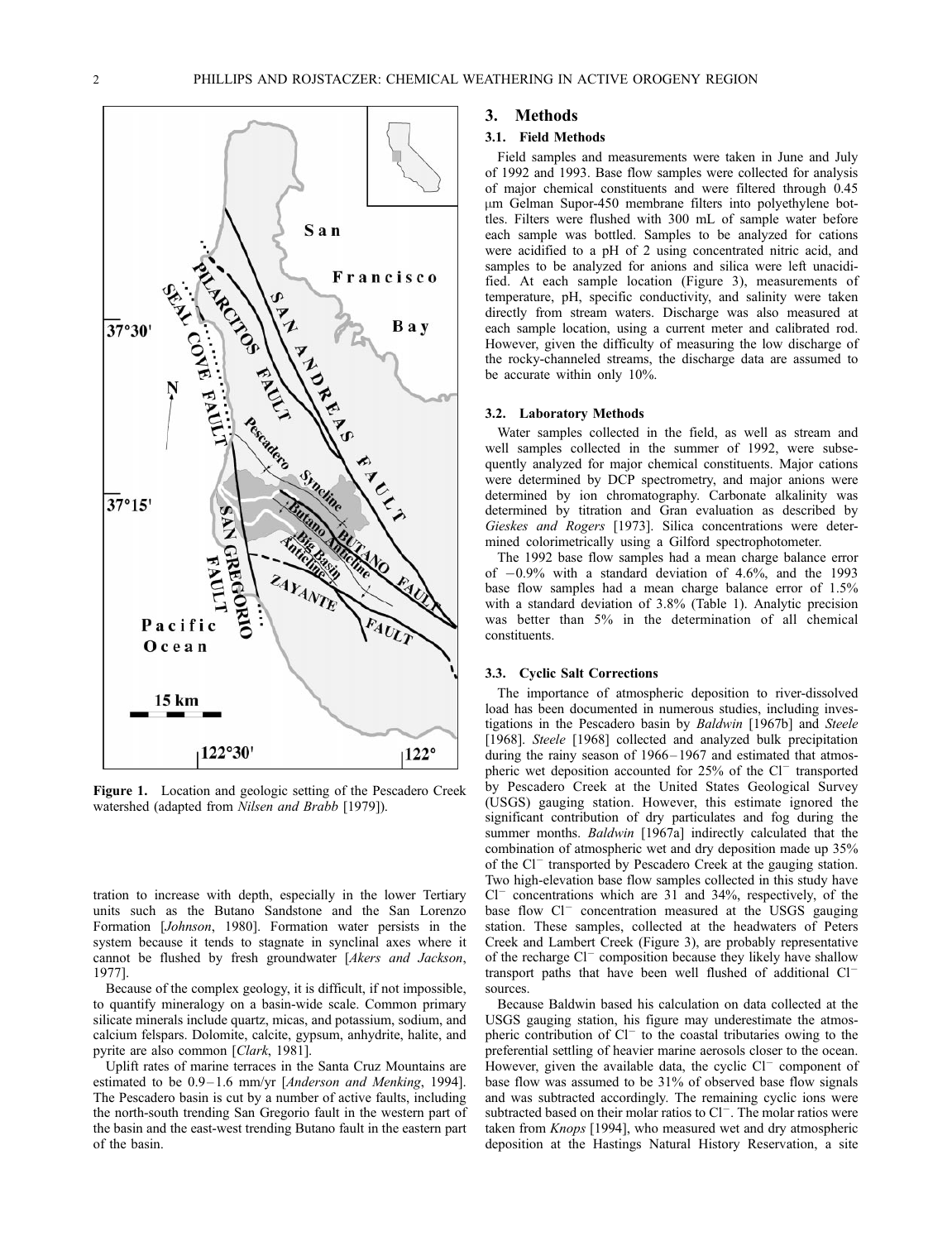

Figure 2. Geologic map of the Pescadero Creek watershed (adapted from Brabb and Pampeyan [1983] and Brabb [1989]).

located 110 km southeast of the Pescadero basin but with very similar geographic characteristics.

# 4. Results

### 4.1. Geochemistry of Basin Waters

The base flow chemical data from 1992 and 1993 are shown in Figure 4. Despite the extreme lithologic variability of the basin, nearly all samples fall in the calcium-bicarbonate field. The lack of compositional variation suggests that the waters of the Pescadero basin receive their respective signals from the same suite of weathering reactions. Of the possible mineral sources, calcite, dolomite, and pyrite are the most ubiquitous and easily weathered [Clark, 1981]. However, saline formation waters are also found throughout the sedimentary units of the basin [Johnson, 1980] and appear to mix with groundwaters and contribute a significant portion of the chemical signal to discharge Baldwin, 1967a; Steele, 1968].

If weathering reactions involving carbonate and sulfide minerals and formation water inputs account for the observed chemical signals, then definite stoichiometric relationships between the ions should be present. If saline formation waters are indeed responsible for the observed  $Na^+$  and  $Cl^-$  signatures, a 1:1 stoichiometric relationship should be present between  $(Na^+ +$  $K^+$ ) and Cl<sup>-</sup>, assuming  $K^+$  also has a sea-salt origin [Stallard and Edmond, 1983]. Figure 5 shows that the data parallel the 1:1 trend but show a slight offset because of excess cations. The excess cations are probably due to the weathering of Na- and Kaluminosilicates prevalent in the clastic sedimentary rocks in the basin [Stallard and Edmond, 1983; Clark, 1981]. Similarly, weathering reactions involving calcite, dolomite, and pyrite should produce a 1:1 stoichiometric balance between the equivalents of  $(Ca^{2+} + Mg^{2+})$  and  $(HCO_3^- + SO_4^{2-})$  [Stallard and Edmond, 1983]. Figure 6 shows that the data very closely

approximate this 1:1 trend. Data points that fall below the trend line reflect the presence of excess anions, which are necessary to balance the excess cations derived from the weathering of the aforementioned Na- and K-aluminosilicates [Stallard and Edmond, 1983].

The importance of weathering reactions involving carbonates and sulfides is further exemplified by a ternary plot of the equivalent proportions of  $Ca^{2+} + Mg^{2+}$ ,  $HCO_3^-$ , and  $SO_4^{2-}$  present in the sample waters. Figure 7 shows that within the bounds of analytic precision, base flow samples generally plot within the field expected for a weathering regime dominated by carbonates and sulfides. Contributions of  $Ca^{2+}$  and  $Mg^{2+}$  from silicate mineral weathering would also fall in this field, but it is not possible to distinguish from stream chemistry alone the weathering reactions producing these ions [*Stallard and Edmond*, 1983]. Because contributions of  $Ca^{2+}$  and  $Mg^{2+}$  from silicate weathering cannot be theoretically differentiated from those of carbonate and sulfate weathering, only the silicate weathering reactions involving  $SiO<sub>2</sub>$ , Na<sup>+</sup>, and  $K^+$  can be inferred from the chemical data. To determine the Na<sup>+</sup> derived from silicate weathering, the adjusted  $Cl^-$  values were subtracted from the adjusted  $Na<sup>+</sup>$  values under the assumption that these ions are contributed in equimolar amounts by formation waters.

#### 4.2. Rates of Chemical Weathering and Denudation

Under steady state conditions, the total flux of solutes in the system,  $Q_t$ , is given by the following equation:

$$
Q_t = Q_r + Q_w + Q_d + Q_g + Q_a + Q_f - Q_p - Q_b,
$$

where  $Q_r$  is the flux derived from bedrock weathering,  $Q_w$  is the flux from atmospheric wet deposition,  $Q_d$  is the flux from atmospheric dry deposition,  $Q_g$  is the flux from atmospheric  $CO<sub>2</sub>$  gas,  $Q<sub>a</sub>$  is the flux from anthropogenic sources,  $Q<sub>f</sub>$  is the contribution from formation water,  $Q_p$  is the loss of solutes due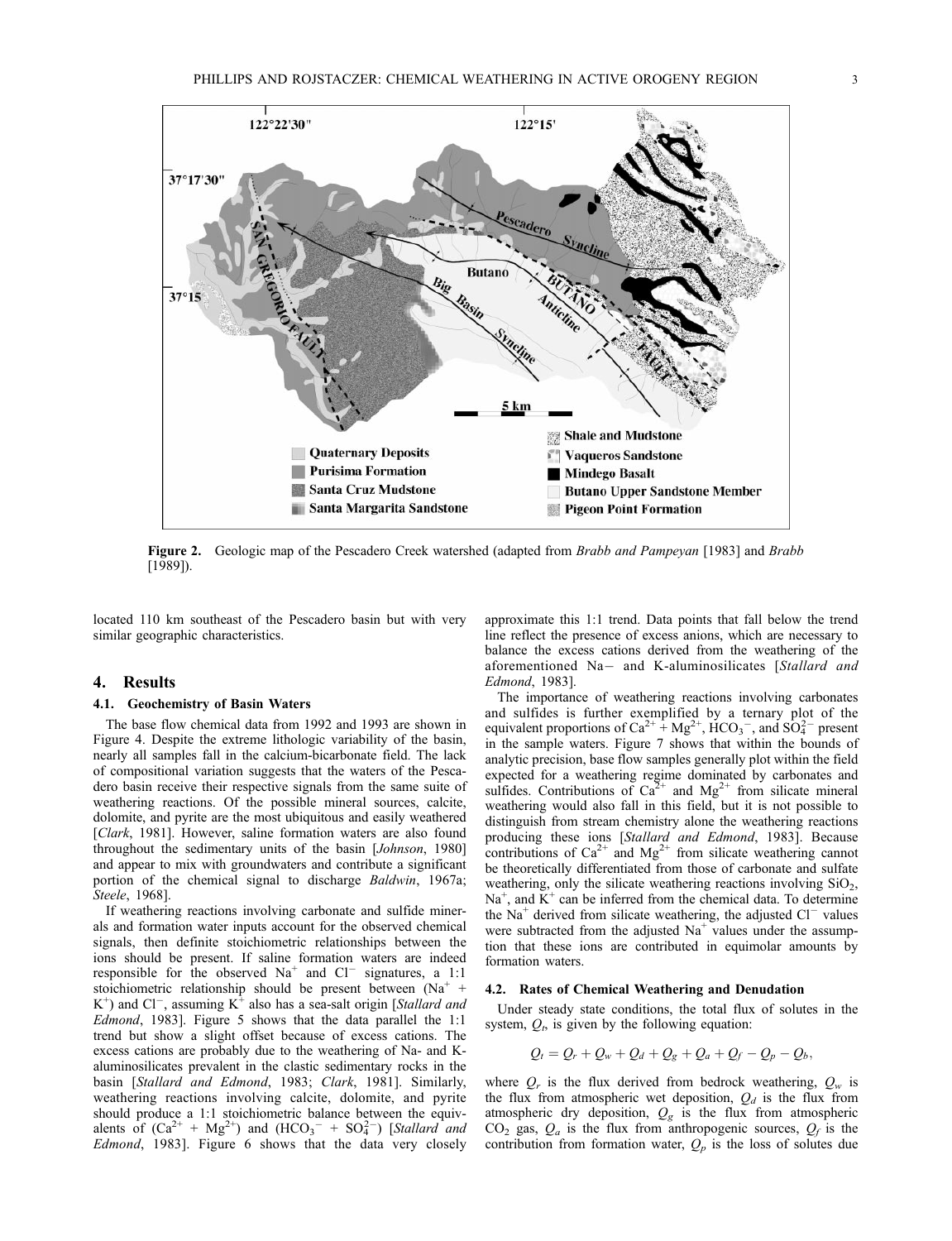Table 1. Chemical and Discharge Data for the Pescadero Creek Watershed

| Sample<br>Number | Date<br>Collected              | Ca,<br>$mgL^{-1}$ | Mg,<br>$mg L^{-1}$ | Na,<br>$mg L^{-1}$ | Κ,<br>$mg L^{-1}$ | Fe,<br>$mgL^{-1}$ | Mn,<br>$mg L^{-1}$ | $HCO3$ ,<br>$mg L^{-1}$ | $SO_4$ ,<br>$mg L^{-1}$ | Cl,<br>$mg L^{-1}$ | SiO <sub>2</sub><br>$mg L^{-1}$ | Discharge,<br>$L s^{-1}$ |
|------------------|--------------------------------|-------------------|--------------------|--------------------|-------------------|-------------------|--------------------|-------------------------|-------------------------|--------------------|---------------------------------|--------------------------|
| 112              | June 26, 1992                  | 98.6              | 20.6               | 41.5               | 3.81              | 0.09              | 0.01               | 254.5                   | 114.6                   | 59.5               | 23.6                            | 1.59                     |
| 113              | June 24, 1992                  | 75.0              | 17.7               | 40.0               | 4.14              | 0.07              | 0.00               | 151.3                   | 153.1                   | 37.5               | 17.5                            | 1.22                     |
| 114              | June 26, 1992                  | 88.5              | 19.5               | 40.8               | 3.97              | 0.13              | 0.01               | 202.0                   | 142.5                   | 51.8               | 20.2                            | 1.64                     |
| 115              | June 26, 1992                  | 86.8              | 14.4               | 31.3               | 2.90              | 0.16              | 0.02               | 227.6                   | 72.9                    | 38.5               | 20.1                            | 0.48                     |
| 116              | June 26, 1992                  | 99.4              | 22.3               | 43.5               | 3.59              | 0.70              | 0.30               | 316.7                   | 78.0                    | 55.1               | 29.1                            | 2.89                     |
| 117              | June 26, 1992                  | 93.7              | 20.5               | 40.0               | 4.32              | 0.08              | 0.15               | 216.0                   | 80.8                    | 60.1               | 17.0                            | 1.87                     |
| 118<br>119       | June 23, 1992<br>June 27, 1992 | 81.0<br>88.1      | 14.0<br>19.1       | 40.0<br>41.0       | 2.65<br>3.62      | 0.07<br>0.08      | 0.01<br>0.02       | 242.9<br>278.3          | 118.4<br>87.0           | 46.5<br>46.6       | 20.1<br>23.0                    | 2.38<br>32.00            |
| 120              | June 27, 1992                  | 101.7             | 26.2               | 48.8               | 6.47              | 0.17              | 0.01               | 364.9                   | 111.0                   | 56.4               | 29.6                            | 15.80                    |
| 121              | June 27, 1992                  | 54.0              | 35.4               | 59.4               | 18.01             | 0.18              | 0.00               | 404.0                   | 45.4                    | 163.7              | 43.5                            | 0.82                     |
| 122              | June 27, 1992                  | 88.0              | 21.1               | 44.6               | 5.01              | 0.18              | 0.01               | 303.3                   | 90.2                    | 47.9               | 24.4                            | 46.38                    |
| 123              | June 27, 1992                  | 49.8              | 30.9               | 56.1               | 11.17             | 0.16              | 0.06               | 331.9                   | 66.8                    | 74.9               | 49.7                            | 0.99                     |
| 124              | June 27, 1992                  | 86.7              | 21.3               | 46.5               | 5.44              | 0.16              | 0.01               | 303.3                   | 89.2                    | 58.8               | 24.5                            | 48.79                    |
| 127              | June 29, 1992                  | 51.5              | 30.2               | 55.5               | 10.23             | 0.11              | 0.01               | 229.4                   | 129.6                   | 71.3               | 54.6                            | 0.91                     |
| 128<br>129       | June 29, 1992<br>June 29, 1992 | 68.7<br>85.9      | 42.7<br>22.5       | 50.0<br>47.8       | 10.66<br>5.76     | 0.16<br>0.11      | 0.09<br>0.00       | 256.9<br>301.4          | 167.5<br>92.4           | 47.4<br>63.7       | 50.6<br>24.8                    | 0.74<br>78.92            |
| 130              | June 29, 1992                  | 61.6              | 37.9               | 54.0               | 10.35             | 0.10              | 0.01               | 245.3                   | 157.3                   | 68.4               | 47.9                            | 2.27                     |
| 143              | July 6, 1992                   | 90.4              | 18.2               | 33.8               | 2.32              | 0.08              | 0.00               | 353.3                   | 61.0                    | 23.2               | 25.2                            | 20.27                    |
| 144              | July 6, 1992                   | 82.2              | 18.6               | 40.1               | 3.93              | 0.20              | 0.06               | 223.3                   | 108.6                   | 49.1               | 17.7                            | 10.31                    |
| 145              | July 6, 1992                   | 93.2              | 23.4               | 37.1               | 4.14              | 0.08              | 0.01               | 360.0                   | 82.9                    | 24.5               | 28.5                            | 3.03                     |
| 146              | July 6, 1992                   | 83.8              | 17.7               | 36.8               | 3.02              | 0.20              | 0.04               | 283.1                   | 78.7                    | 36.0               | 21.9                            | 31.86                    |
| 147              | July 6, 1992                   | 51.1              | 31.9               | 54.2               | 15.22             | 0.16              | 0.03               | 339.9                   | 127.2                   | 30.9               | 48.9                            | 0.85                     |
| 148              | July 6, 1992                   | 108.6             | 25.8               | 47.2               | 4.71              | 0.12              | 0.02               | 367.3                   | 103.0                   | 56.6               | 26.1                            | 10.51                    |
| 149<br>150       | July 7, 1992<br>July 7, 1992   | 82.1<br>67.3      | 23.8               | 50.8<br>37.0       | 5.84<br>3.39      | 0.26<br>0.20      | 0.09<br>0.03       | 305.7<br>228.8          | 98.5<br>70.4            | 71.2               | 25.5<br>*                       | 59.81<br>0.57            |
| 151              | July 7, 1992                   | 79.2              | 19.5<br>21.7       | 46.5               | 5.56              | 0.12              | 0.02               | 291.7                   | 90.8                    | 57.0<br>57.2       | *                               | 76.03                    |
| 153              | July 12, 1992                  | 153.6             | 33.7               | 42.7               | 3.93              | 0.11              | 0.01               | 311.2                   | 214.8                   | 25.3               | *                               | 1.02                     |
| 154              | July 12, 1992                  | 66.9              | 19.8               | 37.9               | 2.98              | 0.10              | 0.01               | 261.2                   | 54.6                    | 46.6               | $\ast$                          | 6.14                     |
| 155              | July 12, 1992                  | 106.9             | 24.1               | 41.0               | 3.11              | 0.13              | 0.01               | 344.8                   | 122.2                   | 19.6               | 22.8                            | 2.27                     |
| 156              | July 12, 1992                  | 82.6              | 21.7               | 41.8               | 3.29              | 0.12              | 0.02               | 292.3                   | 100.4                   | 46.9               | 22.0                            | 12.60                    |
| 157              | July 12, 1992                  | 86.7              | 15.6               | 27.4               | 2.11              | 0.08              | 0.01               | 313.6                   | 52.4                    | 18.2               | 24.3                            | 13.88                    |
| 158              | July 18, 1992                  | 45.6<br>54.1      | 18.4               | 36.6               | 4.00              | 0.08              | 0.01               | 263.6                   | 38.7                    | 29.7               | 24.6                            | 1.39                     |
| 159<br>201       | July 18, 1992<br>July 7, 1993  | 92.0              | 16.5<br>21.0       | 33.7<br>41.3       | 3.07<br>3.65      | 0.14<br>0.28      | 0.04<br>0.05       | 247.1<br>284.4          | 52.3<br>86.7            | 28.7<br>45.3       | 23.6<br>23.8                    | 1.81<br>133.40           |
| 202              | July 7, 1993                   | 103.7             | 24.8               | 48.5               | 3.51              | 0.16              | 0.02               | 285.6                   | 101.9                   | 66.3               | 23.4                            | 2.78                     |
| 205              | July 7, 1993                   | 91.8              | 21.4               | 42.5               | 3.83              | 0.11              | 0.01               | 283.7                   | 90.9                    | 47.8               | 24.1                            | 107.26                   |
| 206              | July 7, 1993                   | 64.2              | 18.0               | 41.1               | 3.26              | 0.17              | 0.04               | 183.7                   | 78.1                    | 53.5               | 24.7                            | 6.06                     |
| 207              | July 8, 1993                   | 92.3              | 18.1               | 32.3               | 2.51              | 0.13              | 0.03               | 282.5                   | 79.0                    | 37.2               | *                               | 64.53                    |
| 208              | July 8, 1993                   | 47.8              | 10.3               | 27.6               | 1.99              | 0.01              | 0.00               | 145.2                   | 45.8                    | 36.6               | 20.4                            | 0.22                     |
| 209              | July 8, 1993                   | 46.0              | 10.2               | 20.8               | 2.45              | 2.12              | 0.49               | 123.3                   | 66.2                    | 25.6               | 21.8                            | 2.10                     |
| 210<br>211       | July 8, 1993<br>July 9, 1993   | 98.5<br>45.4      | 19.5<br>9.4        | 35.4<br>20.1       | 2.65<br>2.08      | 0.12<br>0.08      | 0.01<br>0.02       | 271.5<br>131.2          | 81.8<br>43.5            | 41.8<br>30.5       | 22.6<br>22.4                    | 112.59<br>1.50           |
| 212              | July 9, 1993                   | 98.8              | 21.2               | 38.2               | 3.22              | 0.15              | 0.02               | 270.3                   | 87.3                    | 40.1               | 22.9                            | 124.42                   |
| 213              | July 9, 1993                   | 99.2              | 21.4               | 38.0               | 3.22              | 0.17              | 0.02               | 288.6                   | 89.7                    | 40.4               | 23.1                            | 128.67                   |
| 214              | July 9, 1993                   | 26.2              | 17.1               | 34.4               | 4.01              | 0.45              | 0.35               | 195.3                   | 4.4                     | 51.5               | *                               | 0.00                     |
| 215              | July 11, 1993                  | 38.5              | 11.9               | 29.5               | 2.30              | 0.96              | 0.03               | 166.0                   | 28.3                    | 37.1               | 18.8                            | 59.35                    |
| 216              | July 11, 1993                  | 12.2              | 9.5                | 37.2               | 3.01              | 0.75              | 0.01               | 105.0                   | 26.0                    | 40.3               | 23.9                            | 12.40                    |
| 217              | July 11, 1993                  | 28.9              | 17.8               | 46.8               | 4.98              | 4.87              | 0.22               | 80.5                    | 131.6                   | 50.4               | 20.8                            | 2.83                     |
| 218<br>219       | July 11, 1993<br>July 11, 1993 | 33.9<br>88.4      | 11.8<br>22.9       | 31.4<br>48.0       | 2.46<br>4.02      | 0.81<br>0.29      | 0.04<br>0.03       | 153.2<br>279.5          | 31.4<br>90.1            | 42.5<br>53.5       | 19.6<br>24.1                    | 51.51<br>157.30          |
| 220              | July 11, 1993                  | 58.6              | 31.0               | 63.2               | 3.21              | 0.64              | 0.04               | 264.8                   | 147.5                   | 56.8               | 19.5                            | 1.10                     |
| 221              | July 11, 1993                  | 87.5              | 23.4               | 48.3               | 4.02              | 0.29              | 0.05               | 273.4                   | 100.3                   | 55.4               | 23.7                            | 164.78                   |
| 222              | July 11, 1993                  | 82.6              | 43.7               | 63.8               | 2.38              | 0.50              | 0.61               | 278.3                   | 128.4                   | 90.0               | 22.8                            | 0.62                     |
| 223              | July 12, 1993                  | 35.6              | 17.7               | 24.6               | 2.36              | 0.61              | 0.00               | 205.0                   | 32.2                    | 19.4               | *                               | 0.02                     |
| 224              | July 12, 1993                  | 83.4              | 18.4               | 24.8               | 1.83              | 0.16              | 0.00               | 251.4                   | 66.8                    | 28.8               | *                               | 2.66                     |
| 225              | July 13, 1993                  | 73.8              | 10.1               | 23.7               | 1.94              | 0.06              | 0.00               | 231.9                   | 34.1                    | 32.0               | 22.2                            | 1.22                     |
| 226<br>227       | July 13, 1993<br>July 14, 1993 | 97.7<br>98.9      | 20.4<br>19.8       | 39.0<br>34.9       | 3.31<br>2.55      | 0.18<br>0.05      | 0.18<br>0.01       | 259.9<br>288.0          | 99.9<br>81.0            | 46.1<br>35.7       | 22.3<br>23.1                    | 22.65<br>66.55           |
| 228              | July 14, 1993                  | 61.8              | 11.6               | 18.2               | 1.57              | 0.13              | 0.02               | 173.9                   | 59.4                    | 22.4               | 17.9                            | 9.43                     |
| 229              | July 14, 1993                  | 99.5              | 19.6               | 35.6               | 2.50              | 0.03              | 0.00               | 299.0                   | 78.7                    | 38.0               | 22.9                            | 61.33                    |
| 230              | July 14, 1993                  | 59.8              | 10.2               | 21.1               | 1.47              | 0.08              | 0.01               | 174.5                   | 45.7                    | 26.5               | 18.5                            | 1.47                     |
| 231              | July 14, 1993                  | 33.1              | 6.6                | 22.2               | 1.36              | 0.87              | 0.16               | 106.8                   | 23.5                    | 35.5               | 17.6                            | 4.67                     |
| 232              | July 15, 1993                  | 54.7              | 8.6                | 24.3               | 1.68              | 0.15              | 0.01               | 183.1                   | 31.7                    | 35.5               | 18.4                            | 2.35                     |
| 233              | July 15, 1993                  | 92.1              | 21.1               | 43.4               | 3.69              | 0.03              | 0.00               | 300.8                   | 93.0                    | 48.8               | 24.1                            | 117.83                   |
| 234              | July 15, 1993                  | 71.3              | 12.5               | 28.8               | 1.99              | 0.00              | 0.00               | 207.5                   | 64.3                    | 34.4               | 18.2                            | 0.40                     |
| 235<br>236       | July 15, 1993<br>July 15, 1993 | 89.4<br>70.9      | 20.6<br>14.4       | 43.5<br>29.4       | 3.62<br>2.18      | 0.03<br>0.02      | 0.00<br>0.01       | 299.6<br>202.6          | 99.6<br>64.5            | 46.0<br>40.5       | 23.7<br>17.8                    | 124.14<br>1.70           |
| 237              | July 18, 1993                  | 45.8              | 23.6               | 48.1               | 2.55              | 0.41              | 0.21               | 202.0                   | 73.3                    | 57.8               | 36.4                            | 0.96                     |
| 238              | July 18, 1993                  | 20.1              | 21.1               | 34.3               | 5.07              | 0.19              | 0.00               | 57.4                    | 82.9                    | 62.7               | 43.8                            | 0.00                     |
| 239              | July 18, 1993                  | 85.4              | 67.2               | 68.9               | 6.13              | 0.14              | 0.04               | 108.6                   | 114.8                   | 82.0               | 18.9                            | 0.88                     |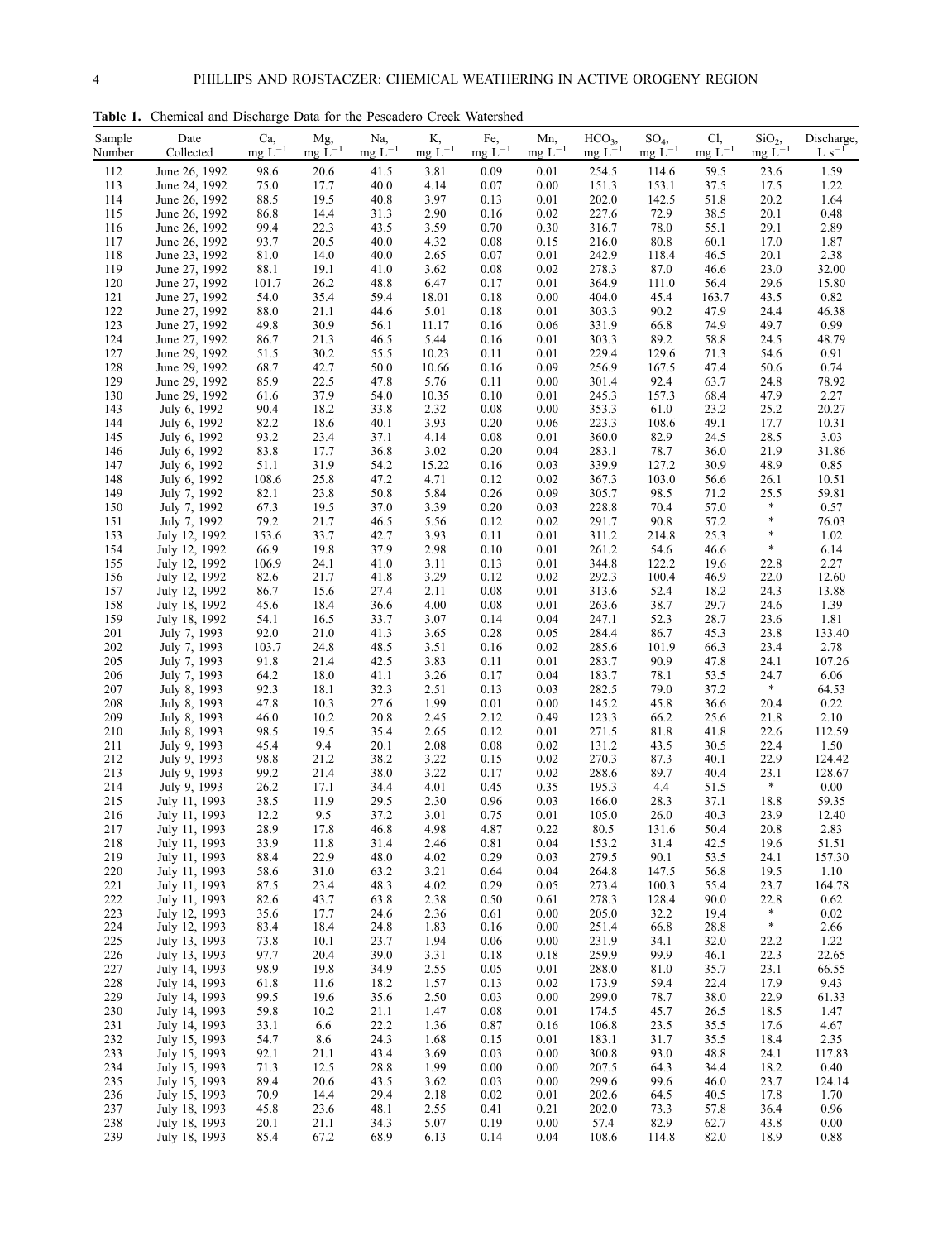Table 1. (continued)

| Sample | Date          | Ca,         | Mg,         | Na,         | Κ.          | Fe,         | Mn,         | HCO <sub>3</sub> | $SO_4$      | Cl <sub>2</sub> | $SiO2$ ,    | Discharge, |
|--------|---------------|-------------|-------------|-------------|-------------|-------------|-------------|------------------|-------------|-----------------|-------------|------------|
| Number | Collected     | $mg L^{-1}$ | $mg L^{-1}$ | $mg L^{-1}$ | $mg L^{-1}$ | $mg L^{-1}$ | $mg L^{-1}$ | $mg L^{-1}$      | $mg L^{-1}$ | $mg L^{-1}$     | $mg L^{-1}$ | $L s^{-1}$ |
| 240    | July 18, 1993 | 95.4        | 23.6        | 49.8        | 4.11        | 0.05        | 0.02        | 292.3            | 89.1        | 55.2            | 24.5        | 128.05     |
| 242    | July 18, 1993 | 62.7        | 35.8        | 65.5        | 4.73        | 0.02        | 0.01        | 184.9            | 254.3       | 50.7            | 20.4        | 0.45       |
| 245    | July 21, 1993 | 91.6        | 9.5         | 22.0        | 1.30        | 0.08        | 0.00        | 239.8            | 54.2        | 22.4            | *           | 0.65       |
| 246    | July 21, 1993 | 102.1       | 23.4        | 23.9        | 1.50        | 0.08        | 0.00        | 289.2            | 76.2        | 35.5            | *           | 0.03       |
| 247    | July 21, 1993 | 86.8        | 13.7        | 22.7        | 1.02        | 0.03        | 0.00        | 243.5            | 66.1        | 22.6            | 26.8        | 1.25       |
| 248    | July 21, 1993 | 51.1        | 9.5         | 15.2        | 1.02        | 0.12        | 0.03        | 158.0            | 40.7        | 17.3            | *           | 0.09       |
| 112A   | July 13, 1993 | 112.8       | 20.4        | 38.3        | 2.29        | 0.08        | 0.02        | 306.9            | 84.2        | 50.3            | 27.2        | 6.29       |
| 116A   | July 13, 1993 | 114.9       | 23.7        | 41.8        | 2.73        | 0.14        | 0.17        | 350.3            | 83.6        | 46.9            | 30.2        | 6.46       |
| 117A   | July 13, 1993 | 96.5        | 19.4        | 36.9        | 3.11        | 0.15        | 0.14        | 261.2            | 94.5        | 42.9            | 21.7        | 23.13      |
| 118A   | July 13, 1993 | 84.0        | 13.9        | 32.9        | 1.98        | 0.02        | 0.00        | 202.0            | 74.9        | 46.4            | 17.8        | 6.46       |
| 119A   | July 8, 1993  | 96.6        | 19.4        | 34.9        | 2.61        | 0.15        | 0.02        | 261.2            | 78.8        | 40.8            | 22.0        | 80.25      |
| 120A   | July 8, 1993  | 106.2       | 25.0        | 44.4        | 3.96        | 0.31        | 0.06        | 322.2            | 111.5       | 43.6            | 27.4        | 34.04      |
| 121A   | July 9, 1993  | 50.2        | 31.4        | 68.7        | 11.88       | 0.04        | 0.00        | 372.8            | 54.8        | 145.1           | 43.6        | 1.64       |
| 122A   | July 9, 1993  | 96.3        | 20.7        | 38.6        | 3.27        | 0.20        | 0.03        | 286.8            | 91.5        | 41.9            | 23.2        | 96.16      |
| 127A   | July 9, 1993  | 48.1        | 28.6        | 61.3        | 8.50        | 0.16        | 0.02        | 216.6            | 135.3       | 68.7            | 54.1        | 1.08       |
| 128A   | July 9, 1993  | 65.6        | 39.1        | 52.4        | 8.79        | 0.23        | 0.10        | 245.9            | 195.7       | 51.7            | 51.6        | 1.61       |
| 129A   | July 7, 1993  | 58.2        | 34.8        | 58.0        | 8.28        | 0.08        | 0.00        | 230.7            | 178.7       | 63.7            | 49.4        | 1.42       |
| 145A   | July 14, 1993 | 111.2       | 24.1        | 34.6        | 2.94        | 0.00        | 0.00        | 343.5            | 87.9        | 31.7            | 26.8        | 16.45      |
| 146A   | July 14, 1993 | 95.1        | 18.4        | 33.4        | 2.33        | 0.04        | 0.00        | 275.8            | 78.6        | 36.3            | 22.7        | 71.87      |
| 147A   | July 8, 1993  | 52.6        | 30.2        | 58.6        | 11.62       | 0.07        | 0.01        | 318.5            | 136.1       | 38.2            | 49.7        | 1.50       |
| 148A   | July 8, 1993  | 110.8       | 24.1        | 42.8        | 3.12        | 0.10        | 0.01        | 330.7            | 109.4       | 43.1            | 25.4        | 38.28      |
| 149A   | July 8, 1993  | 92.3        | 23.0        | 48.3        | 3.98        | 0.05        | 0.03        | 295.3            | 92.7        | 56.6            | 24.8        | 116.84     |
| 150A   | July 7, 1993  | 79.0        | 25.1        | 39.4        | 3.01        | 0.15        | 0.03        | 271.5            | 61.3        | 53.1            | 21.8        | 1.42       |
| 151A   | July 7, 1993  | 93.7        | 21.9        | 42.7        | 3.87        | 0.12        | 0.01        | 280.1            | 89.1        | 47.3            | 24.0        | 188.42     |
| 157A   | July 21, 1993 | 107.9       | 17.6        | 23.8        | 1.56        | 0.05        | 0.01        | 313.0            | 65.3        | 19.8            | 24.2        | 27.84      |
| 158A   | July 15, 1993 | 52.4        | 19.3        | 31.8        | 2.72        | 0.00        | 0.00        | 252.0            | 44.0        | 28.8            | 24.7        | 6.20       |
| 159A   | July 15, 1993 | 64.3        | 17.9        | 30.1        | 2.24        | 0.00        | 0.00        | 238.6            | 59.2        | 26.9            | 23.0        | 6.80       |

to secondary mineral precipitation, and  $Q<sub>b</sub>$  is the loss of solutes via biologic uptake [Paces, 1986]. Because anthropogenic inputs appear to be minimal and the rates of secondary mineral precipitation and biologic uptake cannot be estimated with the available data, the flux equation was simplified to the following:

$$
Q_r = Q_t - Q_w - Q_d - Q_g,
$$

where  $Q_r$  is redefined to mean the net flux from bedrock weathering (flux released minus flux precipitated) and  $Q_t$  is redefined as the total flux less formation water contributions.  $Q_t$ was estimated conservatively by assuming that all Cl<sup>-</sup> not deposited by the atmosphere is derived from formation water. Mean concentration of saline groundwater in the region [Johnson,

1980] was used as a reference to calculate, relative to  $Cl^-$ , the contribution of other major chemical constituents from formation water. Using this method, the contribution of formation water to the base flow signature ranged from 14 to 70% with a mean contribution of 28%. The relative contribution of formation water, as might be expected, is partly inversely correlated with mass flux per unit area ( $R^2 = 0.16$ ).

To arrive at  $Q_g$ , the observed  $HCO_3$ <sup>-</sup> concentration was multiplied by a gravimetric factor  $(0.4917)$  under the assumption that half of the  $\text{HCO}_3$ <sup>-</sup> in solution is volatile and not derived from the weathering of rocks. This assumption generally gives a good approximation for the actual dissolved carbonate in calciumbicarbonate waters [Hem, 1989].

Base flow chemical-weathering rates (mass/time/area) were calculated for each subcatchment using the adjusted stream chemistry



Figure 3. Locations of sample points in the Pescadero Creek watershed.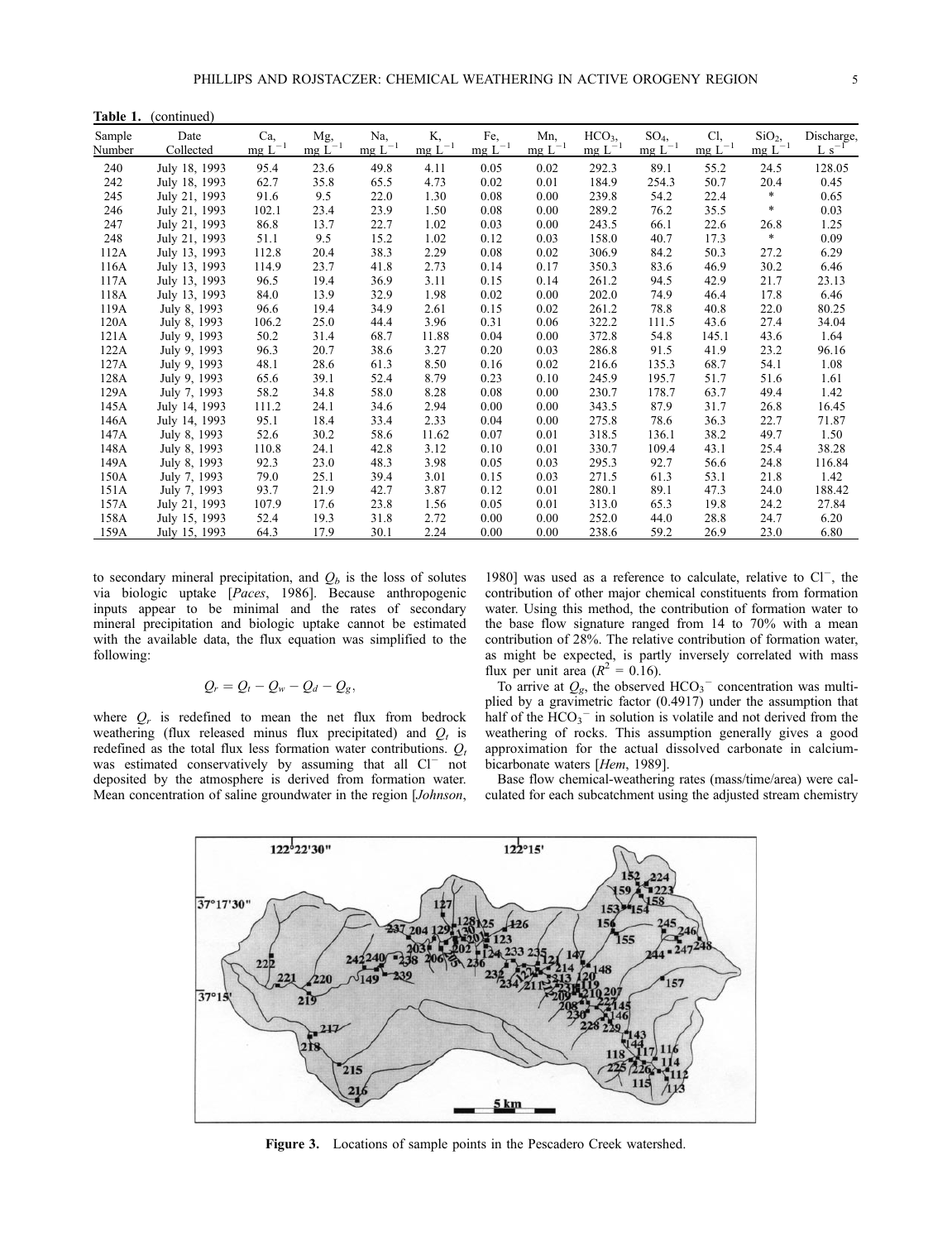



Figure 6. Plot of base flow samples showing the 1:1 stoichiomentric balance between the products of weathering reactions

involving carbonate and sulfide minerals.

Figure 4. Trilinear diagram of base flow ionic constituents.

data, discharge data, and area data (Figure 8). The area of each subcatchment was determined by planimeter measurements on topographic maps. Base flow chemical denudation rates (length/ time) were then determined by dividing the subcatchment weathering rates by an assumed bedrock density of 2.7 g cm<sup>-3</sup>. The calculated rates range from 0.0004 to 0.02 mm  $yr^{-1}$  with high rates generally found in the eastern, high-elevation portion of the basin. High mass flux and chemical denudation that appear in other regions in the watershed may be at least partly controlled by faulting.





Figure 5. Plot of base flow samples showing the offset from the 1:1 stoichiometric relationship expected for the contribution of saline inputs.

Figure 7. Temary plot of carbonate and sulfate ionic constituents in base flow samples. Shaded region defines samples dominated by carbonate and sulfide weathering.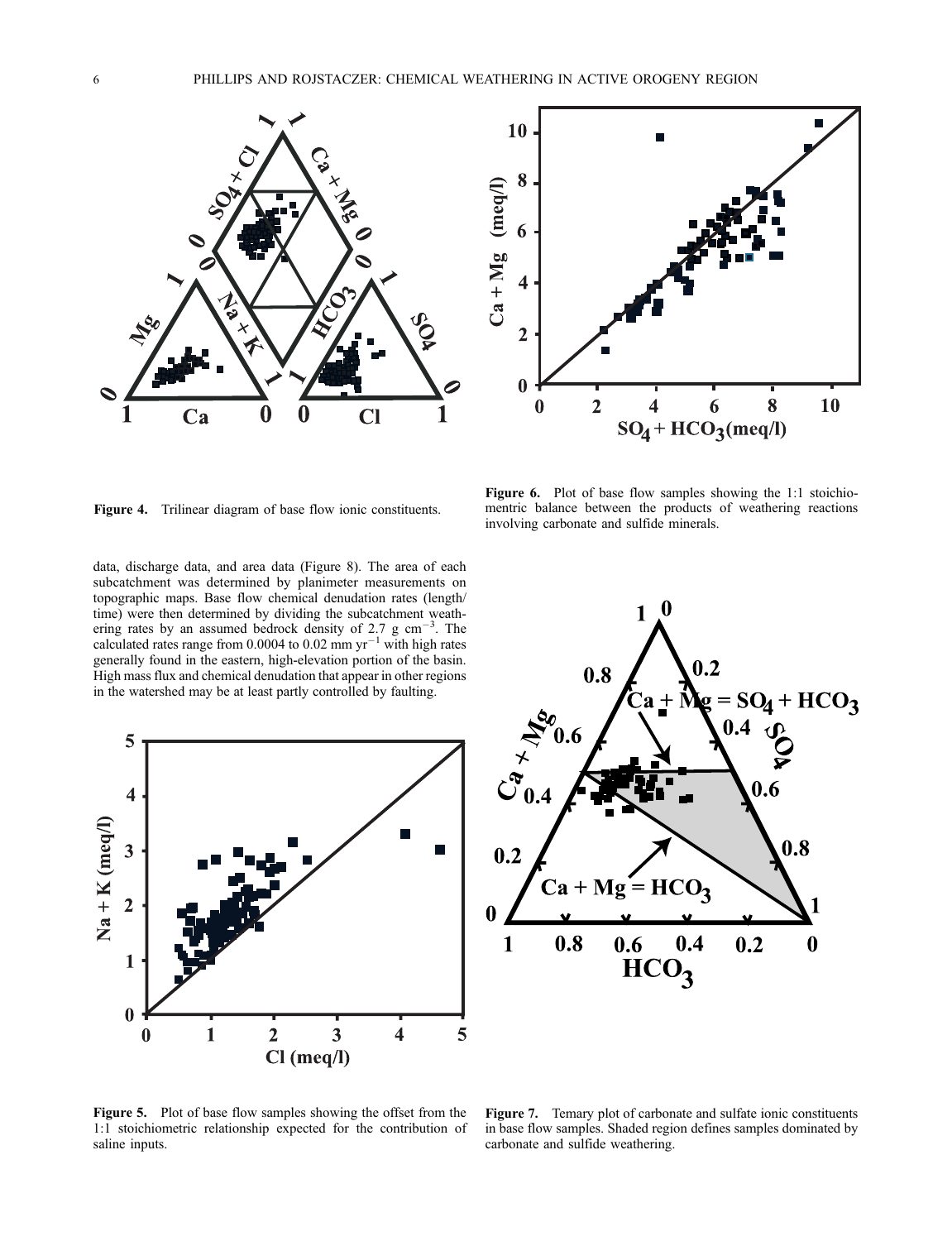

Figure 8. Net mass fluxes (mg  $s^{-1}$  km<sup>-2</sup>) from the Pescadero Creek watershed under base flow conditions. Formation water contributions not included.

Using historical data collected at the USGS gauging station [Steele, 1968] and the same procedure as above, temporal chemical denudation rates (length/time) were calculated for the watershed. Values range from  $0.0006$  to  $0.6$  mm yr<sup>-1</sup>. The total mean annual chemical denudation rate, determined from the stream composition at the mean annual discharge of 1134 L s<sup>-1</sup> [Limneros et al., 1979], is  $\sim 0.03$  mm yr<sup>-1</sup>. The base flow component of the chemical denudation rate, computed from the mean base flow discharge of 100 L s<sup>-1</sup> [Rojstaczer and Wolf, 1994], is 0.004 mm yr<sup>-1</sup>. Figure 9 shows each solute as the fraction of total solutes (meq of x/total meq) across the discharge range.

### 5. Discussion

### 5.1. Sources of Solutes

Spatial trends in base flow chemical signature roughly correspond to three geologically distinct regions of the watershed [Steele, 1968]. Solute concentrations are typically highest in tributaries draining the Purisima Formation in the northcentral and northwestern portion of the basin (Figure 2), typically lowest in tributaries draining the Butano Sandstone in the southern part of the basin, and intermediate in tributaries draining the geologically complex northeastern portion of the basin. The distribution of  $Ca^{2}$ and  $HCO<sub>3</sub><sup>-</sup>$  is somewhat different, however, as the concentrations of these ions tend to decrease away from the northeastern part of the basin.

The oxidation of sedimentary pyrite appears to play a major role in the chemical signature of base flow. Pyrite is ubiquitous in the sedimentary units of the basin and is especially abundant in the organic mudstones of the Monterey Formation in the northeastern part of the basin [Clark, 1981].

Figures 4 and 7 suggest that the congruent dissolution of calcite and dolomite is the dominant chemical-weathering process producing the chemical character of base flow. This process may be driven by sulfuric acid formed from the oxidation of pyrite. Like pyrite, carbonate sources are found throughout the system, especially in the northeastern part of the basin, where the Mindego Basalt, the Lambert Shale, and the Monterey Formation contain abundant sources of calcium carbonate as dolomite, calcareous cement, and carbonate fossils and concretions [Steele, 1968]. The tributaries in the northeastern part of the watershed contain the highest  $Ca^{2+}$  and  $HCO_3^-$  concentrations and tend to be supersaturated with respect to calcite and dolomite. Because these tributaries contribute a large percentage of the discharge to Pescadero Creek, Pescadero Creek also carries an elevated  $Ca^{2+}$  and  $HCO_3^-$  signal and remains supersaturated with respect to calcite and dolomite throughout its course, as the low-discharge tributaries downstream do not dilute the signal significantly.

The oxidation of pyrite may be the dominant source of  $SO_4^{2-}$  to base flow (*Baldwin*, 1967a). However,  $Na^+ - SO_4^2$  formation waters are also present in the basin (Johnson, 1980) and likely contribute significant amounts of  $SO_4^{2-}$  to the system. Elevated  $SO_4^{2-}$  concentrations are observed in tributaries draining the intensely-fractured Purisima Formation, where groundwaters appear to be flushing these formation waters to the surface (Steele, 1968).

Along with  $SO_4^{2-}$ , concentrations of Na<sup>+</sup>, Cl<sup>-</sup>, Mg<sup>2+</sup>, K<sup>+</sup>, and SiO<sub>2</sub> are also highest in tributaries draining the Purisima Formation. Again, contributions by formation waters are likely responsible for the enhanced signals, though significant fractions of  $SiO<sub>2</sub>$  and Na<sup>+</sup> almost certainly result from the weathering of abundant silicic and andesitic volcanic debris in the unit [Clark, 1981]. Tributaries draining the Purisima are at or very near equilibrium with amor-



Figure 9. Variation in the chemical composition of Pescadero Creek as a function of discharge (data from Steele [1968]).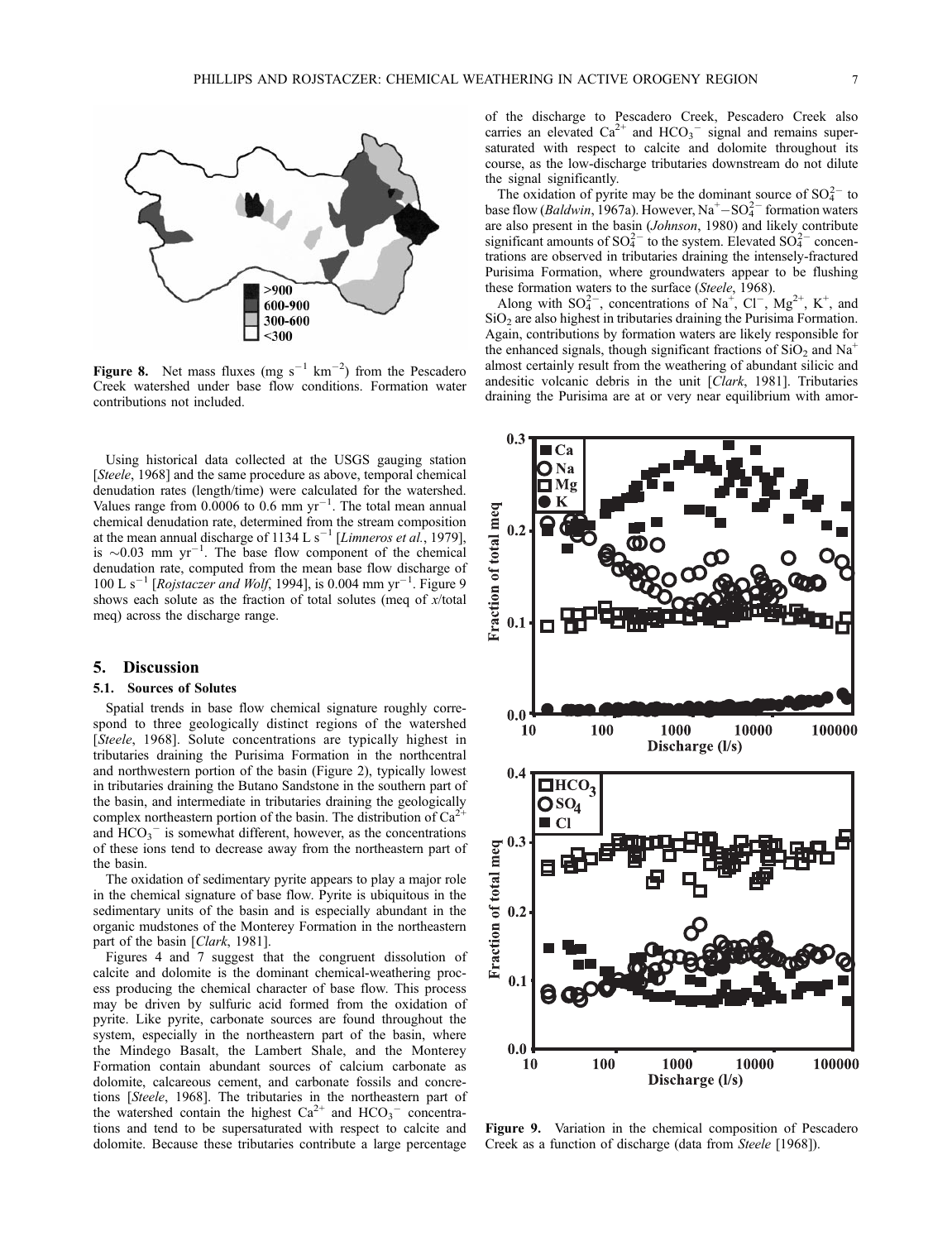phous SiO2, perhaps owing to the dissolution of the silicic glass debris, and may receive significant amounts of both  $SiO<sub>2</sub>$  and Na<sup>+</sup> from the weathering of Na-plagioclase in the andesitic debris.

It is difficult, given the uncertainties and complexity in the local mineralogy, to assess the dominant secondary mineral products resulting from silicate weathering. Montmorillonite is one possible significant weathering product. The formation of montmorillonite requires either volcanic glass or ferromagnesian minerals as the source material [Berner, 1971], and both are found throughout the Pescadero basin. Volcanic glass is abundant in the Purisima Formation, where montmorillonoid coatings are also found on sandstone grains [Lerbekmo, 1957]. Ferromagnesian minerals commonly outcrop in the eastern part of the watershed in the form of the Mindego Basalt or as pillow basalt flows in the Vaqueros Sandstone [Clark, 1981]. Weathering of these minerals also appears to contribute a significant portion of the  $Mg^{2+}$  signal to basin waters [*Baldwin*, 1967a]. If montmorillonite is the dominant secondary mineral product, the bulk of silicate weathering appears to involve volcanic rocks rather than the more stable detrital feldspar grains found in the arkosic sandstones of the watershed.

#### 5.2. Chemical Weathering and Rates of Denudation

Investigations by Mast et al. [1990] and Williams et al. [1993] have used stoichiometric mass balance models similar to that of Garrels and Mackenzie [1967] to determine the amount of dissolved material contributed by each mineral as a result of the chemical-weathering process. Unfortunately, the model requires prior knowledge of the weathered mineral compositions and cannot be properly used if unknown sources of solutes are present in the system. Thus, in the Pescadero Creek watershed, the complex lithology and the presence of formation waters of highly variable composition preclude the use of the model.

However, the chemical and discharge data do provide considerable information about chemical-weathering processes and denudation. In the Pescadero Creek watershed the bulk of the base flow chemical signature appears to be contributed by the oxidation of pyrite and the dissolution of carbonates. This observation is not surprising given that the rate of calcite dissolution is 6 orders of magnitude greater than the rate of aluminosilicate dissolution under neutral pH conditions [Plummer et al., 1979; Lasaga, 1984] and that pyrite is even less resistant to weathering than calcite [Berner and Berner, 1987]. Because these ubiquitous minerals readily dissolve or oxidize, spatial rates of chemical denudation are strongly correlated with variability in recharge rather than lithology. As a result, chemical denudation rates tend to be greatest in the eastern part of the watershed where the orographic enhancement of rainfall yields the highest rates of recharge and discharge per unit area. Temporal rates of chemical denudation are also strongly correlated with discharge in the Pescadero Creek watershed. Historical data show that the concentration of total ions varies only by a factor of 4 over a discharge range of 4 orders of magnitude, further exemplifying the dissolution of highly soluble minerals as the major source of solutes.

Pescadero Creek undergoes a distinct change in overall composition at a discharge of  $\sim 100$  L s<sup>-1</sup> (Figure 9). Beyond this discharge, Ca<sup>2+</sup> replaces Na<sup>+</sup> as the dominant cation, and  $SO_4^{2-}$ replaces  $Cl^-$  as the second most abundant anion. The other ions retain the same relative abundance throughout the discharge range. As a function of total ionic concentration,  $Na<sup>+</sup>$  and Cl<sup>-</sup> concentrations decrease exponentially  $(R^2 = 0.978$  and 0.952, respectively),  $Ca^{2+}$  and  $SO_4^{2-}$  concentrations decrease logarithmically  $(R^2 = 0.960$  and 0.882, respectively), and Mg<sup>2+</sup> and  $HCO_3$ <sup>-</sup> concentrations decrease linearly ( $R^2 = 0.985$  and 0.980, respectively).

The observed chemical behavior of Pescadero Creek likely results from the leaching of soil solutions by shallow flow cells and surface runoff during high-discharge events. In the Mattole River basin, *Kennedy* [1977] found that Na<sup>+</sup> is leached from surface soils much more rapidly than  $Ca^{2+}$  and  $Mg^{2+}$ . This observation explains the rapid decrease in  $Na<sup>+</sup>$  concentration relative to the concentrations of  $Ca^{2+}$  and  $Mg^{2+}$  in the Pescadero basin. Similarly, Cl<sup>-</sup> shows relatively little absorption in soils [Kennedy, 1977], explaining its rapid decrease in concentration in the Pescadero basin relative to  $SO_4^{2-}$  and  $HCO_3^-$ .  $SO_4^{2-}$  tends to accumulate in the soil zone because it is more strongly adsorbed than  $Cl^-$  and is also produced in significant amounts by the decomposition of organic matter [Kennedy, 1977]. The slow dilution of  $SO_4^2$ <sup>-</sup> in the Pescadero basin relative to the other solutes is probably attributable to such a reservoir of  $SO_4^{2-}$ . Evidence for the influence of water-bedrock interactions [Anderson et al., 1997] in the water chemistry/discharge magnitude relationships is lacking.

### 6. Conclusions

Base flow chemical signals were used to determine the weathering reactions that control the groundwater chemistry of a geologically heterogeneous, mountainous watershed. Additionally, chemical and discharge data were used to calculate spatial and temporal rates of chemical denudation in the watershed. Major ion signatures appear to result from cyclic salt and formation water inputs and from the weathering of highly soluble or easily oxidized minerals, such as pyrite, calcite, and dolomite. If montmorillonite is the dominant secondary mineral product, then the bulk of silicate weathering in the watershed probably involves volcanic rocks. Because highly soluble and easily oxidized minerals contribute the bulk of the chemical signal to basin waters, spatial and temporal rates of chemical denudation are constrained largely by recharge rather than local variations in lithology.

At the subcatchment scale, base flow chemical denudation rates range from 0.0004 to 0.02 mm  $yr^{-1}$  and tend to be greatest in the eastern part of the watershed where the orographic enhancement of rainfall yields the highest rates of recharge and discharge per unit area. Including the influence of seasonal precipitation on the watershed, mean annual chemical denudation rates are found to be  $\sim$ 0.03 mm yr<sup>-1</sup>. This mean value is a factor of 2 greater than the  $0.013$  mm yr<sup>-1</sup> value calculated for the Pacific slopes region of the United States, which includes both the coastal ranges and Sierra Nevadas of California [Judson and Ritter, 1964]. The discrepancy between the values likely arises because the minerals in marine units of the coastal ranges weather much more readily than the granitic rocks of the Sierra Nevadas. However, both of these rates are very similar to rates found in watersheds of the Himalayas and Tibetan Plateau  $(0.013 - 0.027$  mm yr<sup>-1</sup>) and greater than rates found in watersheds of the Andes  $(0.009 - 0.011$  mm yr<sup>-1</sup>) [Summerfield and Hulton, 1994]. Thus the chemical denudation rate of the Pescadero Creek watershed is comparable to the rates of some of the world's most rapidly weathering areas. While the basin is undergoing comparatively modest uplift, its lithology and climate make it highly susceptible to chemical weathering.

Acknowledgments. We thank Paul Baker for helpful suggestions and the use of laboratory materials and William Schlesinger and Emily Klein for the use of laboratory equipment. We also thank the rangers at Memorial Park and Skyline Open Space Preserve for their cooperation and assistance with data collection. Funding for this research was provided by NSF EAR-9458376 and EAR-9119082.

### References

Akers, J. P., and L. E. Jackson, Jr., Geology and ground water in western Santa Cruz County, California, with particular emphasis on the Santa Margarita sandstone, U.S. Geol. Surv. Water Resour. Invest., 77-15, 7 pp., 1977.